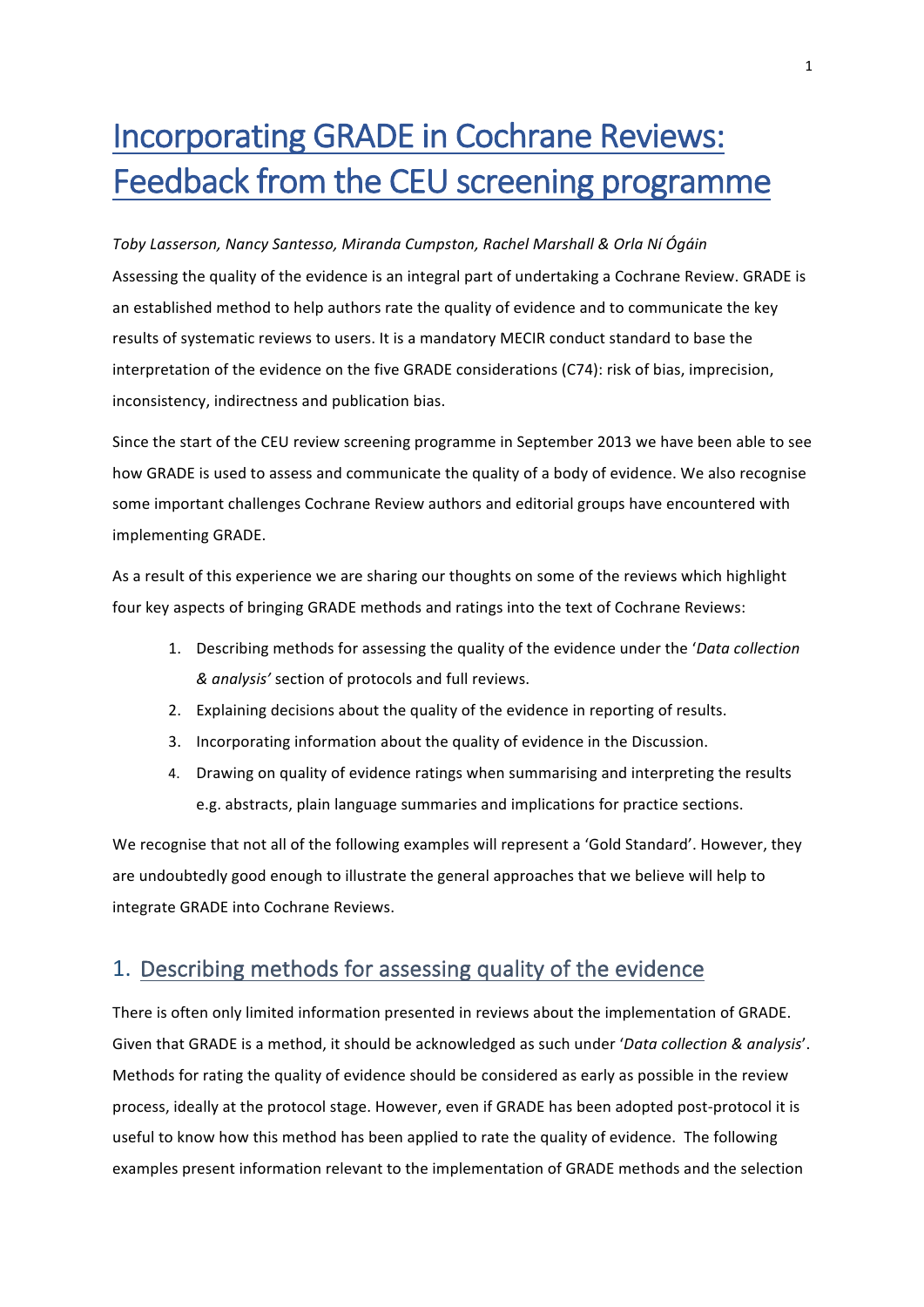of outcomes that are used in a Summary of Findings table (although note that The Cochrane Handbook recommends that the main outcomes for Summary of Findings table should generally be included under Types of outcome measures).

## Good practice examples

'For assessments of the overall quality of evidence for each outcome that included pooled data from RCTs only, we downgraded the evidence from 'high quality' by one level for serious (or by two for very serious) study limitations (risk of bias), indirectness of evidence, serious *inconsistency, imprecision of effect estimates or potential publication bias. Data from observational studies started at low quality.'*

van Ginneken N, Tharyan P, Lewin S, Rao GN, Meera SM, Pian J, et al. Non-specialist health worker interventions for the care of mental, neurological and substance-abuse disorders in low- and middleincome countries. Cochrane Database of Systematic Reviews 2013, Issue 11. http://onlinelibrary.wiley.com/doi/10.1002/14651858.CD009149.pub2/full

*'The GRADE approach was employed to interpret findings (Langendam 2013) and the GRADE* profiler (GRADEPRO) allowed us to import data from Review Manager 5.2 (Review Manager) to create 'Summary of findings' tables. These tables provide outcome-specific information *concerning the overall quality of evidence from studies included in the comparison, the magnitude of effect of the interventions examined, and the sum of available data on the outcomes we considered.*

The following outcomes were included in the 'Summary of findings' tables.

*Failure to respond at endpoint (six to 12 weeks).* Failure to respond at one to four weeks. Failure to respond at 16 to 24 weeks. *Failure to remit at endpoint. SMD at endpoint. Failure to complete - any cause. Participants with at least some SE.'*

Purgato M, Papola D, Gastaldon C, Trespidi C, Magni LR, Rizzo C, et al. Paroxetine versus other antidepressive agents for depression. Cochrane Database of Systematic Reviews 2014, Issue 4. Art. No.: CD006531. DOI: 10.1002/14651858.CD006531.pub2.

http://onlinelibrary.wiley.com/doi/10.1002/14651858.CD006531.pub2/full

## 2. Explaining decisions about the quality of the evidence in reporting

## results

Having implemented GRADE, authors will need to consider where to describe their decisions for rating the quality of evidence. They should look to integrate this information when presenting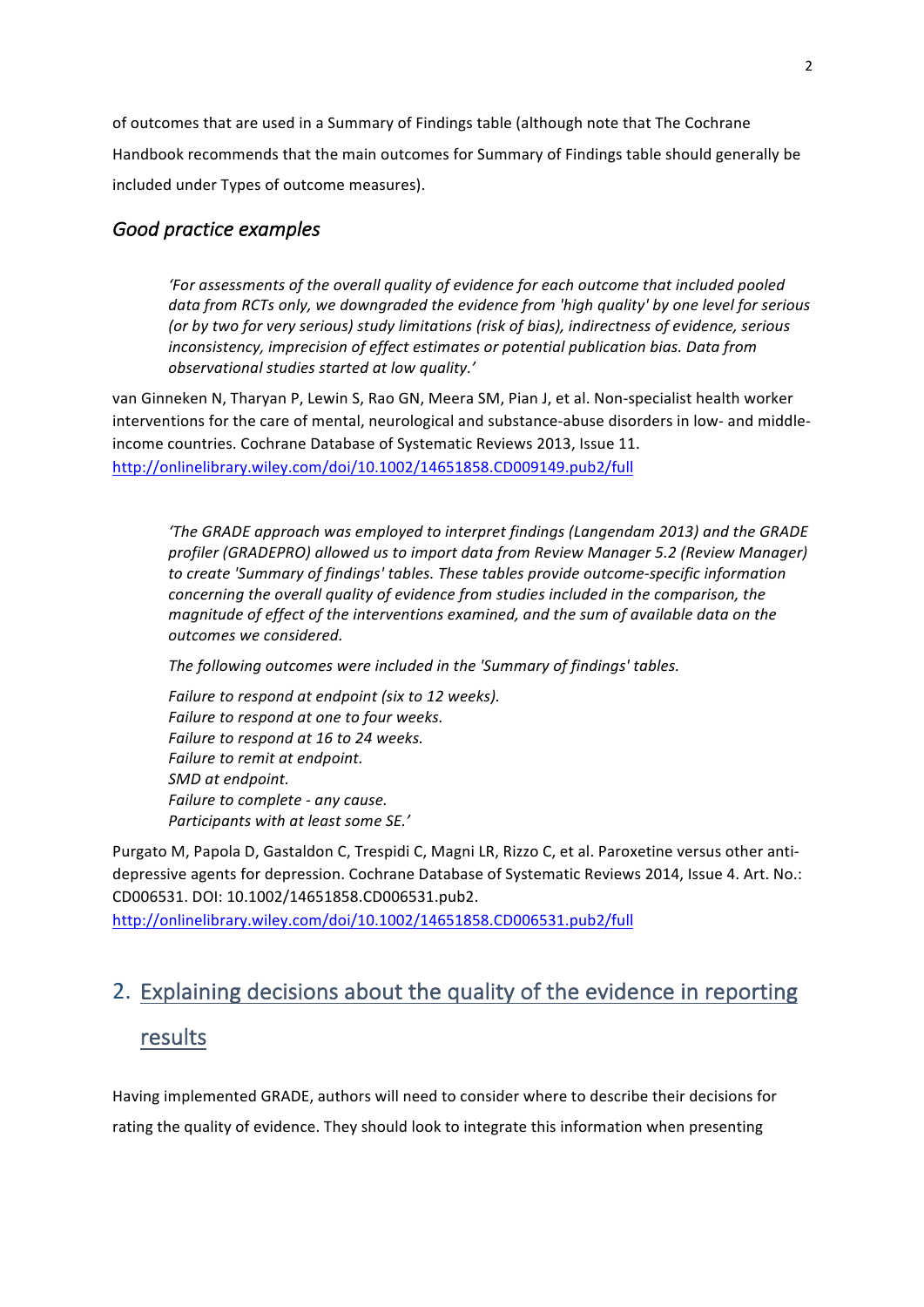results. One approach is to include the quality rating with the outcome results under 'Effects of interventions'. 

### Good practice example

#### *'Health-related quality of life*

*Improvement on the St George's Respiratory Questionnaire (SGRQ)* was greater with LABA *therapy than with placebo (MD -2.32, 95% CI -3.09 to -1.54; I2 = 50%, P = 0.007; Analysis* 1.1), based on data from 11,397 people in 17 studies. Results were analysed using a randomeffects model because heterogeneity was high, and the outcome was downgraded from high *to moderate quality for this reason.'*

Kew KM, Mavergames C, Walters JAE. Long-acting beta<sub>2</sub>-agonists for chronic obstructive pulmonary disease. Cochrane Database of Systematic Reviews 2013, Issue 10. Art. No.: CD010177. DOI: 10.1002/14651858.CD010177.pub2. 

http://onlinelibrary.wiley.com/doi/10.1002/14651858.CD010177.pub2/full

In addition to descriptive text in the 'Effects of intervention' section, SoF tables will need to include footnotes to explain any decisions to downgrade the quality of the evidence. When checking footnotes it is worth seeing how easy it is to identify how many levels the quality of evidence has been downgraded by, along with the considerations that were a factor in the decision (i.e. risk of bias, imprecision, indirectness, inconsistency or publication bias). Users of the review should be able to see how the authors have rated the quality of the evidence for the outcomes of interest so transparency is crucial.

It can sometimes be useful to justify decisions not to downgrade the quality of the evidence. For example, authors may decide not to downgrade for imprecision if the confidence interval for the relative effect translates to clinically small differences in absolute effects. Alternatively there may be evidence of statistical heterogeneity, but the direction of the effect is consistent across the studies. Footnotes are a useful way to record such decisions, and along with other information presented on downgrading, they will help to inform the development of the discussion and the overall interpretation of the review findings.

## 3. Incorporating information about the quality of evidence in the **Discussion**

It is common to read general statements about the overall risk of bias in the included studies under the discussion. However, rating the quality of the evidence should focus not just on the risk of bias, but also how imprecision, inconsistency, indirectness and publication bias also impact on the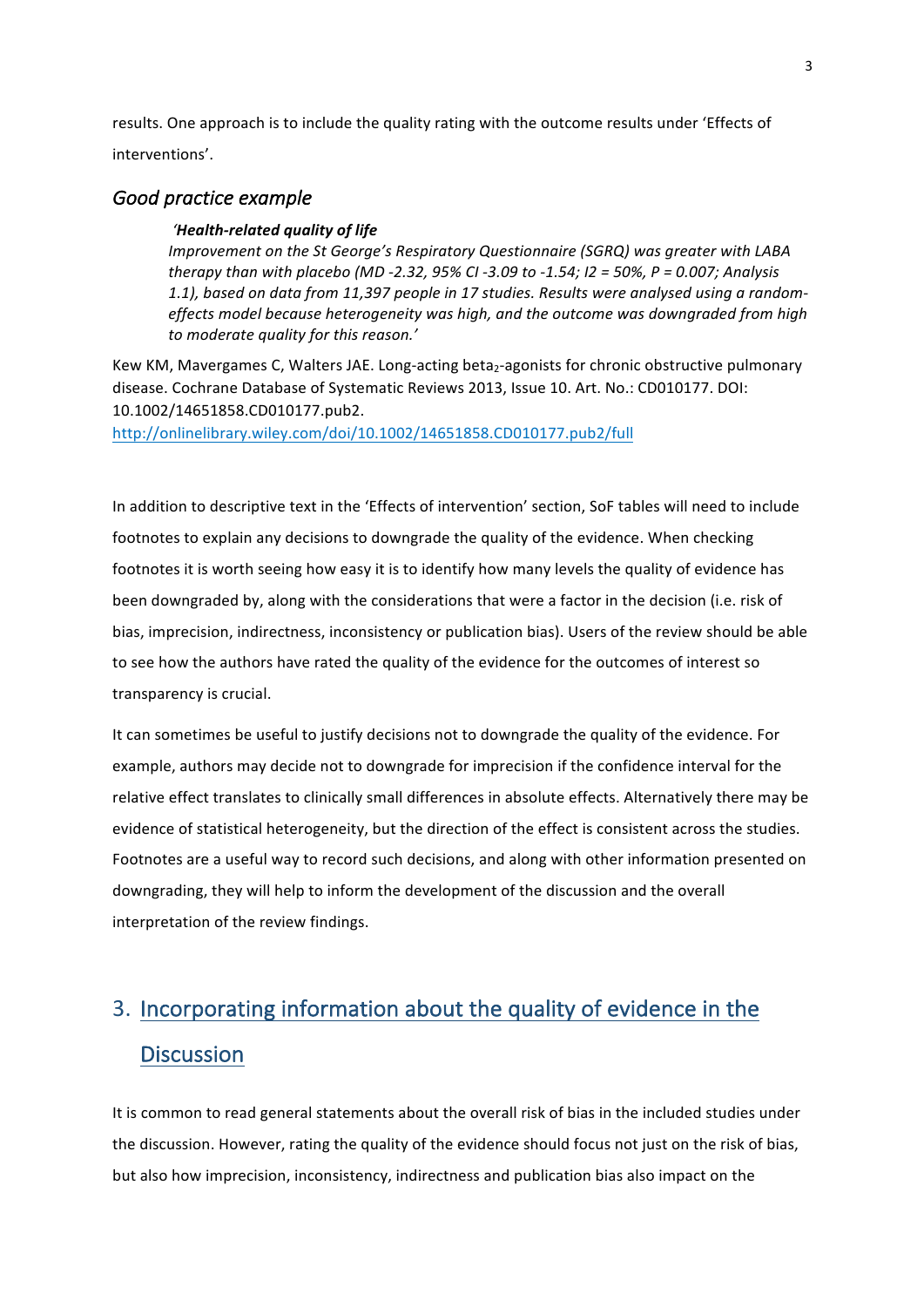credibility of the results. These considerations and the thinking behind any downgrading decisions for the GRADE ratings can be summarised and incorporated into the discussion. The optional subheading 'Quality of the evidence' is an ideal place to include this information.

### Good practice examples

#### *'Quality of the evidence*

*…we found the quality of evidence for most outcomes to be of moderate or low quality*  primarily due to risk of bias and imprecise results because of few fracture events. It could be argued that evidence for hip fractures in the community, and for pelvic fractures, could be assessed as higher quality since the incidence of events is very low and the confidence *intervals narrow enough that additional research would not be required. However, the unexplained heterogeneity across studies for pelvic fractures (in particular due to the O'Halloran 2004 study) warrants additional research to determine the effects of hip*  protectors on pelvic fractures and the evidence was therefore assessed as low quality.'

Santesso N, Carrasco-Labra A, Brignardello-Petersen R. Hip protectors for preventing hip fractures in older people. Cochrane Database of Systematic Reviews 2014, Issue 3. Art. No.: CD001255. DOI: 10.1002/14651858.CD001255.pub5. 

http://onlinelibrary.wiley.com/doi/10.1002/14651858.CD001255.pub5/full

#### *'Quality of the evidence*

The quality of findings ranks from moderate to low across the different outcomes. The main *limiting factor, which was the reason for a decrease in quality in some outcomes, was the inconsistency of results across the small number of included studies. With only three studies* included, it is important to acknowledge the large potential impact if the average effect of *one study differs in size or direction.'*

McGregor AH, Probyn K, Cro S, Doré CJ, Burton AK, Balagué F, Pincus T, Fairbank J. Rehabilitation following surgery for lumbar spinal stenosis. Cochrane Database of Systematic Reviews 2013, Issue 12. Art. No.: CD009644. DOI: 10.1002/14651858.CD009644.pub2.

http://onlinelibrary.wiley.com/doi/10.1002/14651858.CD009644.pub2/full

In both of these reviews the authors have summarised common reasons for downgrading the quality of the evidence, rather than simply recount each downgrading decision for the relevant outcomes.

This next example illustrates how GRADE can still be implemented and reported without always

being part of a SoF table. The review included one study:

#### *'Quality of the evidence*

The individual outcomes we examined were all downgraded one level to reflect the fact that *Wathen 2007* was subject to a high risk of bias due to lack of blinding. (...) Since the *imprecision of the results also lowers the quality of the evidence, we downgraded a further evidence level on that basis, so overall we judged the evidence to be of low quality, which means* that further research is very likely to have an important impact on our confidence in the estimate of effect and is likely to change the estimate.'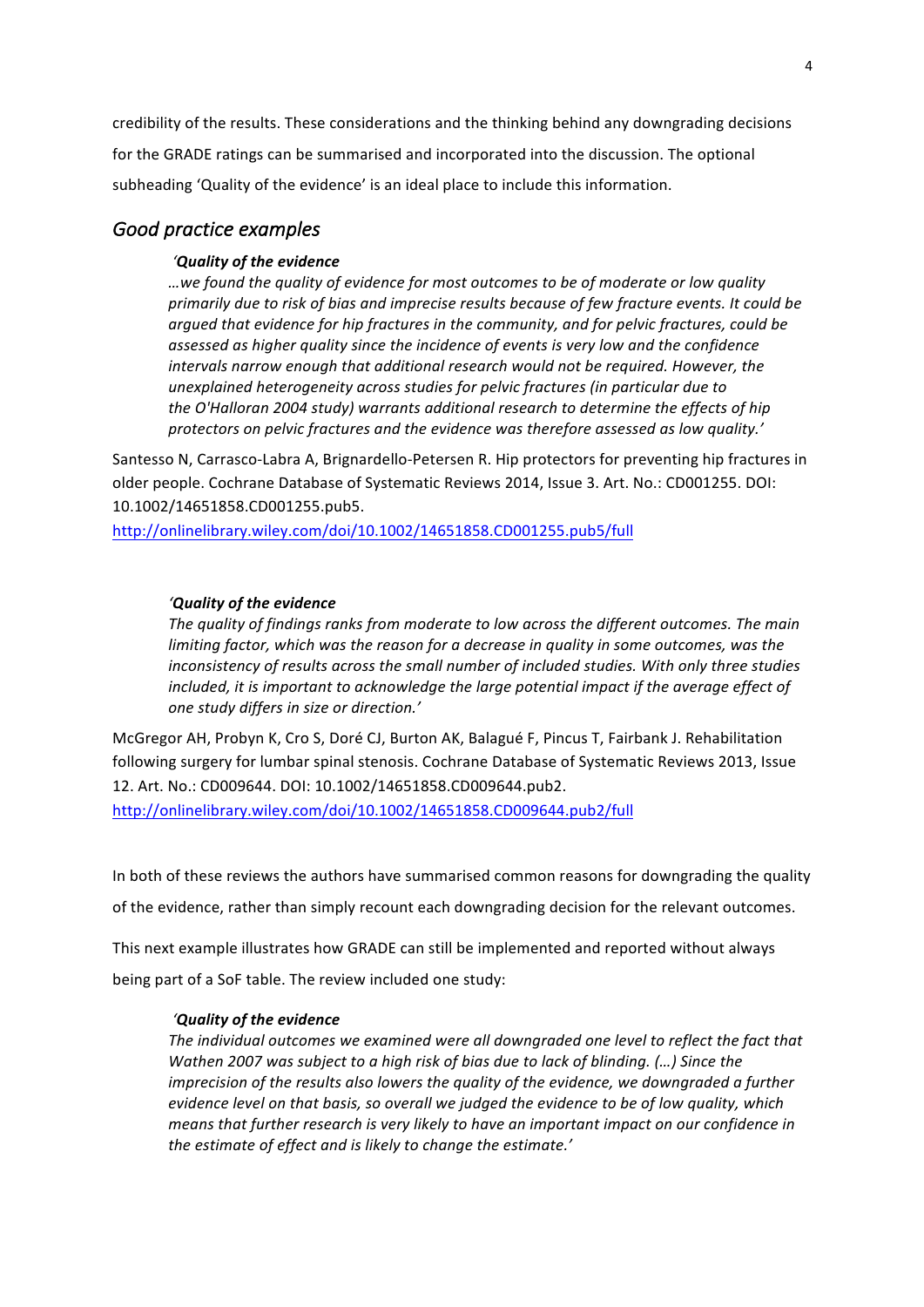Black KJL, Bevan CA, Murphy NG, Howard JJ. Nerve blocks for initial pain management of femoral fractures in children. Cochrane Database of Systematic Reviews 2013, Issue 12. Art. No.: CD009587. DOI: 10.1002/14651858.CD009587.pub2. http://onlinelibrary.wiley.com/doi/10.1002/14651858.CD009587.pub2/full

In other situations the quality of evidence may be more variable across the outcomes, or the downgrading decisions are more specific to individual outcomes. An appropriately detailed approach to describing the quality of the evidence may sometimes be preferable to the briefer summaries shown above.

## 4. Using GRADE in abstracts, plain language summaries and implications for practice

As a general rule it is important to consider the outputs of the GRADE process wherever the findings of the review are being described, summarised or interpreted. Explicitly drawing on the quality of the evidence in the summary versions of the review and in the conclusions helps to avoid inconsistent reporting of results or conclusions. Integrating the quality ratings with the results also reinforces that the quality of the evidence is a key finding of the review. The following examples show how this might be approached in the abstract and PLS.

#### *'Abstract Results*

Antiretroviral therapy started at a hospital and maintained at a health centre (partial decentralisation) probably reduces attrition (RR 0.46, 95% CI 0.29 to 0.71, 4 studies, 39 090 patients, moderate quality evidence).

#### *PLS*

We found that if antiretroviral *therapy* was started at a hospital and continued in a health *centre (partial decentralisation), there was probably less attrition and fewer patients were lost to care after one year (four studies, 39 090 patients).'* 

Kredo T, Ford N, Adeniyi FB, Garner P. Decentralising HIV treatment in lower- and middle-income countries. Cochrane Database of Systematic Reviews 2013, Issue 6. Art. No.: CD009987. DOI: 10.1002/14651858.CD009987.pub2.

http://onlinelibrary.wiley.com/doi/10.1002/14651858.CD009987.pub2/abstract

#### *'Abstract*

There is moderate quality evidence when pooling data from five trials in the community (5614 participants) that shows little or no effect in hip fracture risk (RR 1.15, 95% CI 0.84 to 1.58); the absolute effect is two more people (95% CI 2 fewer to 6 more) per 1000 people *having* a hip fracture when provided with hip protectors.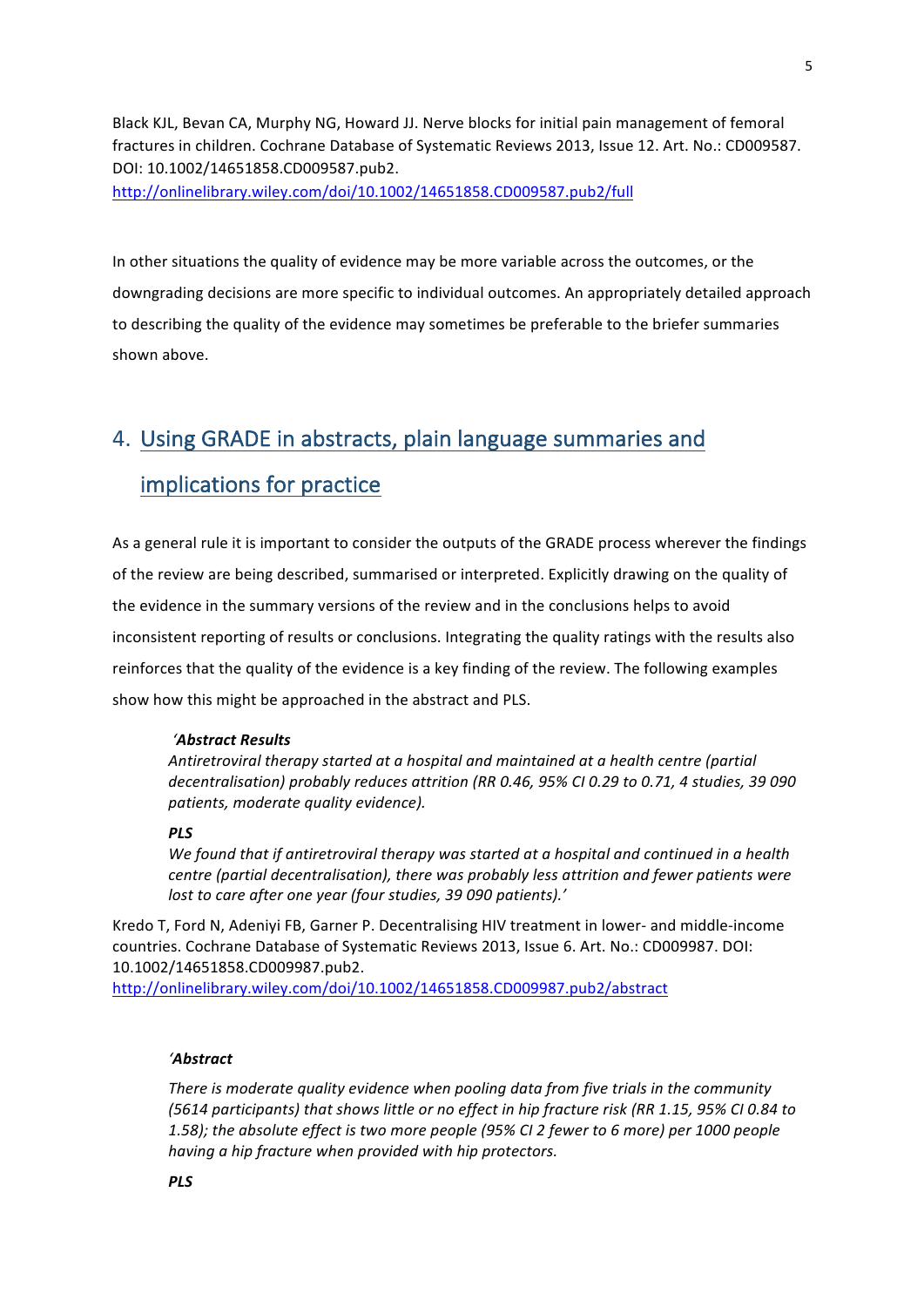*Overall, there was moderate quality evidence from these studies for the following results.* 

*In* older people living in nursing care facilities, providing a hip protector probably decreases *the chance of a hip fracture slightly'*

Santesso N, Carrasco-Labra A, Brignardello-Petersen R. Hip protectors for preventing hip fractures in older people. Cochrane Database of Systematic Reviews 2014, Issue 3. Art. No.: CD001255. DOI: 10.1002/14651858.CD001255.pub5.

http://onlinelibrary.wiley.com/doi/10.1002/14651858.CD001255.pub5/abstract

Presenting results in conjunction with the quality of the evidence focusses attention on the authors' confidence in the estimated effect, rather than just whether the results are statistically significant. A similar approach can help when formulating implications for practice. Consider the following statements: 

- 1. 'Treatment with [intervention] leads to statistically significant reductions in [outcome].'
- 2. 'There is low quality evidence that [intervention] reduces [outcome].'

In the first statement, the emphasis on statistical significance fails to convey the quality of the evidence. Replacing 'statistically significant' with the quality rating helps to convey the authors' confidence in the effect more clearly.

Another common occurrence is to see conclusions which confuse evidence of poor quality with no evidence: 

- 1. *There is no evidence to determine whether [intervention] has any role in the management of [condition]'*
- 2. *'Due to the very low quality of the evidence for our main outcomes, the effects of [intervention' in the management of [condition] are uncertain.*

It would only strictly be accurate to state that there is no evidence when a review is empty. The second statement emphasizes the quality of the evidence and as such is a more accurate representation of the uncertainty arising from the very low quality of the evidence, rather than implying that there it is absent.

## **Further Reading**

This document does not capture all of the detailed aspects of implementing GRADE in a Cochrane Review. More information about GRADE methods and considerations for preparing Summary of